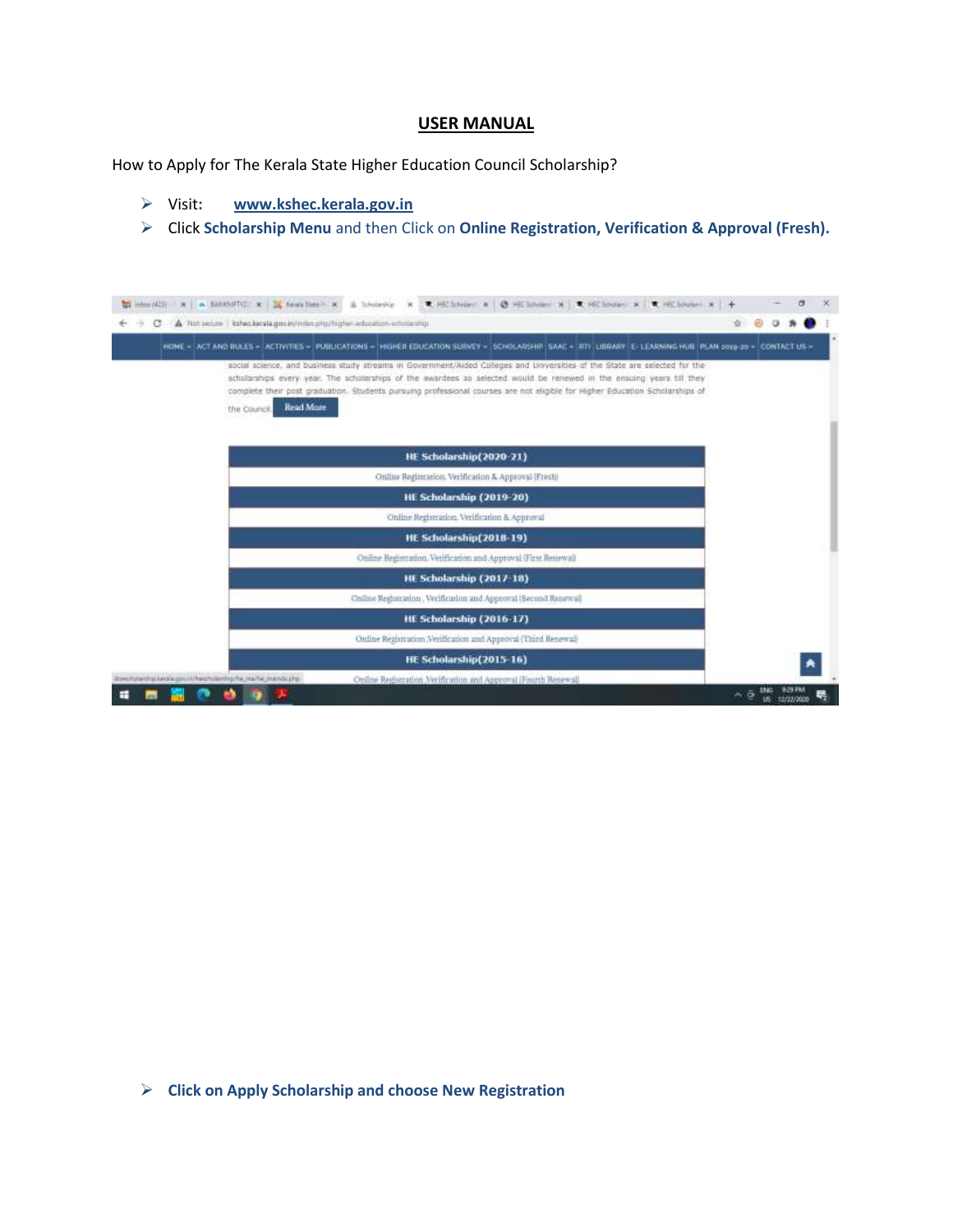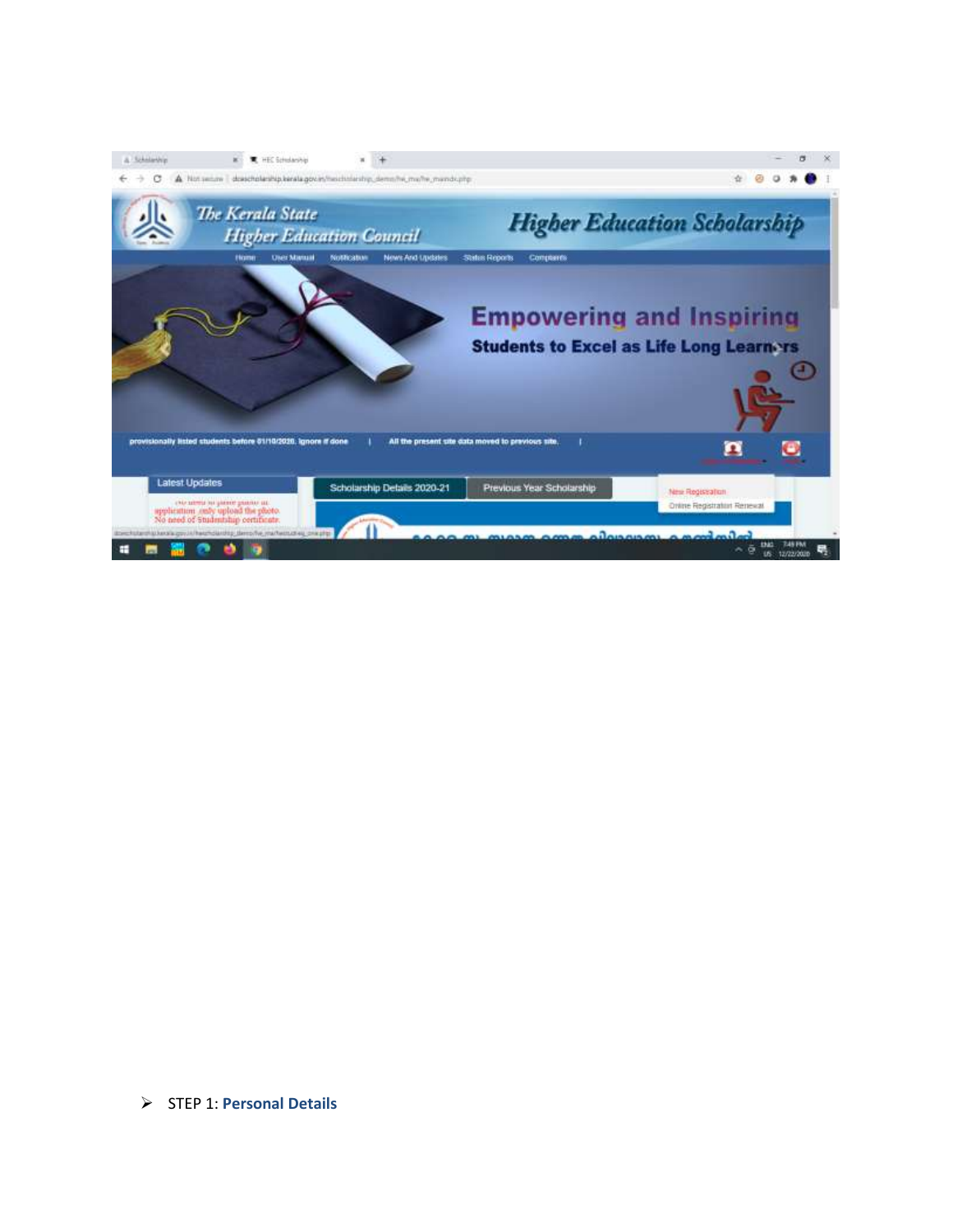|                                                                                                                                            | <b>STEDENT ONLINE BEGISTRATION</b>     |                                                                                                              |                                                    |
|--------------------------------------------------------------------------------------------------------------------------------------------|----------------------------------------|--------------------------------------------------------------------------------------------------------------|----------------------------------------------------|
| G<br>19/11/2019                                                                                                                            | * Marked Fields are Mandatory          |                                                                                                              |                                                    |
| Applications must be Online<br>vention and approved by the colleges                                                                        |                                        | <b>Nationalism</b> Term Stational or equivalent experient<br>or paised by the AUUUZ                          |                                                    |
|                                                                                                                                            | a) Board of Examination"               | ¥.                                                                                                           |                                                    |
|                                                                                                                                            | b) Roll No of Examination"             | ICSE, Students: Fill in all digits leaving Symbols.                                                          |                                                    |
|                                                                                                                                            |                                        | <b>&amp; Alphabets</b>                                                                                       |                                                    |
| <b>HelpDesk</b>                                                                                                                            | C) Year of passing the<br>examination* | $\mathcal{A}$                                                                                                |                                                    |
|                                                                                                                                            |                                        |                                                                                                              |                                                    |
| Candidates can contact the Help Desk<br>for resolution of the technical problems                                                           |                                        | REGISTRATION ID-                                                                                             |                                                    |
| 2                                                                                                                                          | a) Name of Applicant                   |                                                                                                              |                                                    |
| e.<br>herscholarship in musil root.                                                                                                        | to Date of<br>BKR(DDAMAYYYYY)          | Day DD = 18000 MM = Year YY =                                                                                |                                                    |
|                                                                                                                                            | CLSRX"                                 | ×                                                                                                            |                                                    |
|                                                                                                                                            | d) Nationality"                        | INDIAN - Only INDIAN National can Apply                                                                      |                                                    |
|                                                                                                                                            | e) Name of<br>Father/Mother/Guardian*  |                                                                                                              |                                                    |
|                                                                                                                                            |                                        |                                                                                                              |                                                    |
|                                                                                                                                            | m                                      |                                                                                                              | 15                                                 |
| C Oniversponses & A BANARTYZZED & A Minianhip<br>A Not secure dosscholarship, kerala governmentiteship, demons in methodolog, one php<br>С | g) Occupation of                       | x CHECLINING X @ HECLINING X CHECLINING X<br>K HE Scholarship 36                                             | $\sim$ $\bar{\odot}$ this separation<br>12/22/2020 |
|                                                                                                                                            | Father/Mother/Guardian*                |                                                                                                              |                                                    |
|                                                                                                                                            | 10 Mother Name?                        |                                                                                                              |                                                    |
|                                                                                                                                            | 0Aadhaar Enroment Status               | Not Enrolled<br>$\omega$                                                                                     |                                                    |
|                                                                                                                                            | DAdhar ID/Enrolment<br>Number          |                                                                                                              |                                                    |
|                                                                                                                                            | K) Contact Mobile Non #91              | Do not prefix Zero, Please provide a valid number.<br>Further communications will be sent to the same number |                                                    |
|                                                                                                                                            | b Contact Email (d1)                   |                                                                                                              |                                                    |
|                                                                                                                                            |                                        |                                                                                                              |                                                    |
|                                                                                                                                            | a) UserID(Registration(D)              |                                                                                                              |                                                    |
|                                                                                                                                            | 1) Erner new Password*                 |                                                                                                              |                                                    |
|                                                                                                                                            | c) Re-enter Password                   |                                                                                                              |                                                    |

# **Use your SSLC/ 10th standard details in the first paragraph of registration**

After completing the step 1, your registration id will be send to registered email id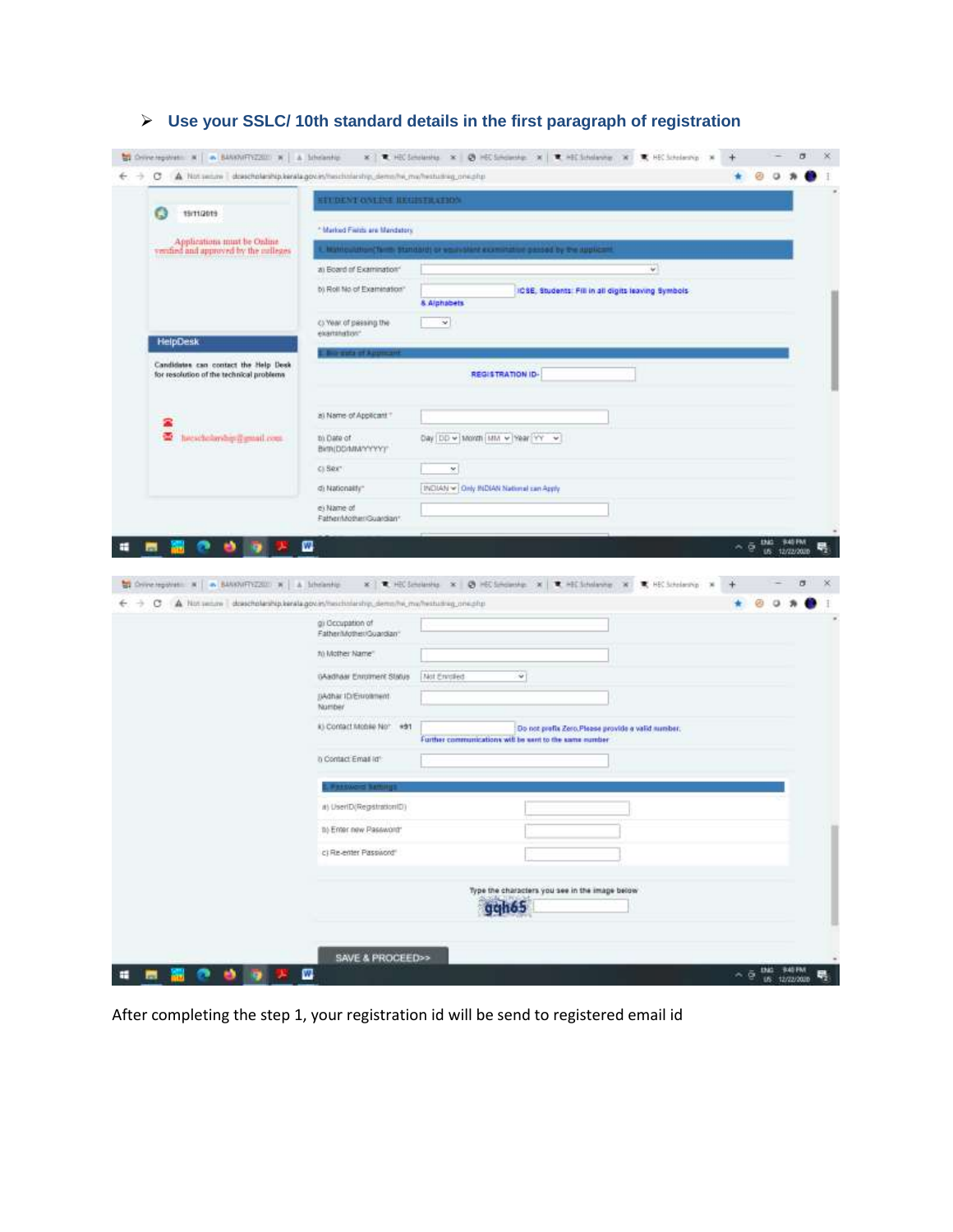### STEP 2: **ADDRESS DETAILS**

| The VI Grades agreements     |                                             |  |  |
|------------------------------|---------------------------------------------|--|--|
|                              |                                             |  |  |
| "Market Fields and Handacide |                                             |  |  |
|                              | Special sharesterist, 7.6.") are not played |  |  |
| Kritisaa National            | Ide                                         |  |  |
| Al Binesti, svetly.          | 1 mm                                        |  |  |
| In Styllee Wager             | Topped                                      |  |  |
| E-Poin DRUA                  | <b>June</b>                                 |  |  |
| e twe'                       | THEFT<br>$\mathcal{L}$                      |  |  |
| <b>NO emer-</b>              | (Threateningeres M)                         |  |  |
| ai Finoson                   | 398800                                      |  |  |
| It: Whether native of Formic | [193.47]                                    |  |  |
| <b>Tiant Phone</b><br>2m     |                                             |  |  |
| <b>ALCOHOL</b>               |                                             |  |  |
| <b>E-FINAN-NUNSETAT</b>      | Int                                         |  |  |
| 61 ElisatLongHV              | Types                                       |  |  |
| (clients of Shiftswithings)  | jemen                                       |  |  |
| A Fee Sha                    | instal                                      |  |  |
| 4-Solar                      | X)<br><b>Class</b>                          |  |  |
| 1-Dayser                     | Throughs/Stay/an W1                         |  |  |
| g) Freeze                    | <b>Naves</b>                                |  |  |
| <b>Kilant Risis</b>          | Cada)                                       |  |  |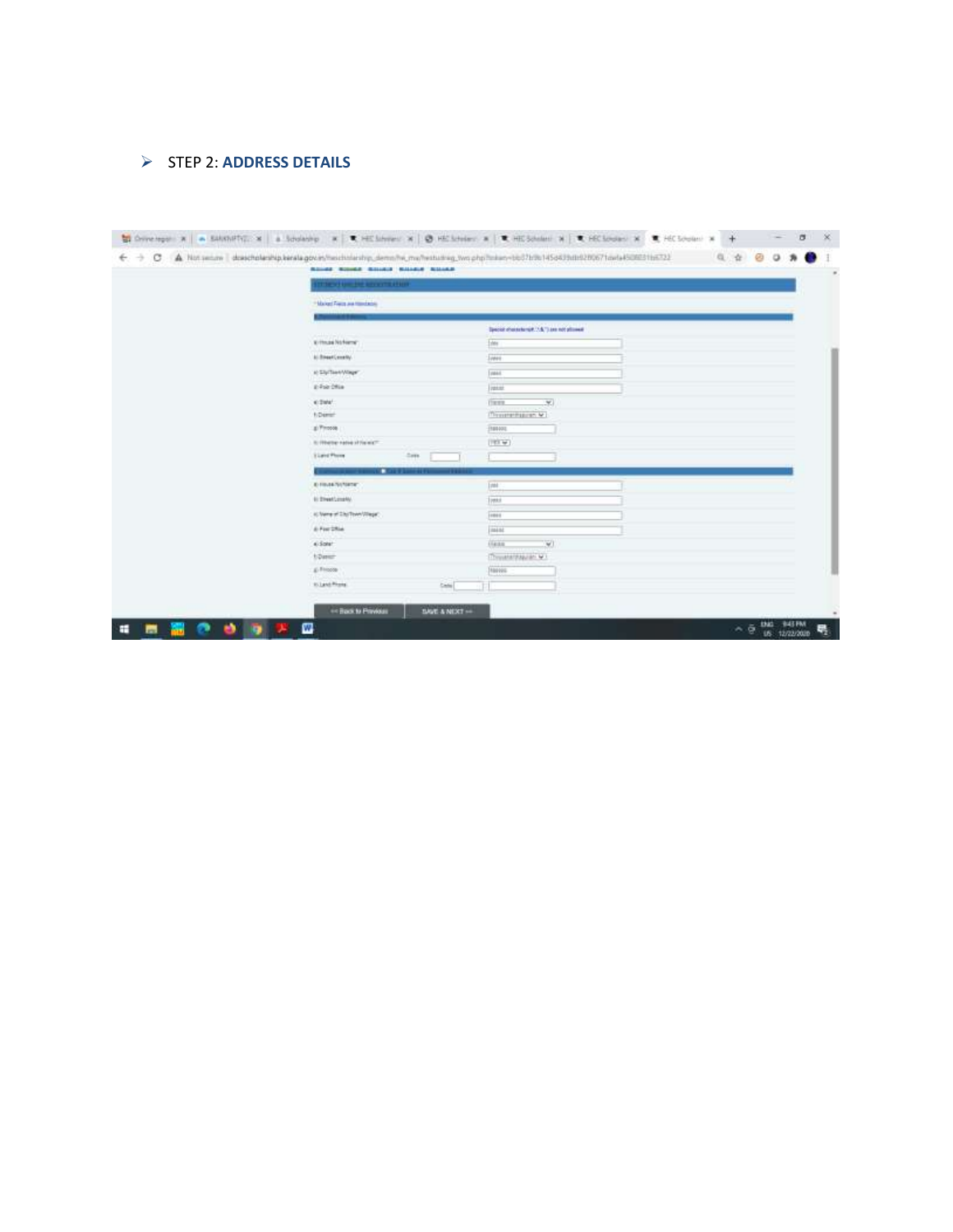### STEP 3: **COLLEGE & COURSE Details**

| ** Marked Paride are Mahdatore       |                                                          |
|--------------------------------------|----------------------------------------------------------|
|                                      |                                                          |
| di State"                            | <b>Reiss w</b>                                           |
| B) District                          | Thingyanadillappinn M.                                   |
| stringthation Traw!                  | GOVT/MDES COLLEGES<br>$+1$                               |
| (8) Name of the College Institution! | IUMVERSITY COLLEGE. THALVAMAILTH.W.                      |
| a Programme Type:                    | UNDER GRADUATE W.                                        |
| A liams of the Programme".           | <b>B SC PHYSICS</b><br>$\sim$                            |
| stilling of Study                    | First Vear                                               |
| It's Date of Admission*              |                                                          |
| (Listmaston Number)                  | 123409                                                   |
| (LABerellog Full Time Programme")    | YES w-                                                   |
|                                      |                                                          |
| a) Exercision Passet 1               | HIGHER SECONDARY<br>$\overline{\mathbf{v}}$              |
| b) Stream/Course/Main"               | Physics, Chemistry, Elcropy, Mathematics<br>$\mathbf{v}$ |
| (b) Year of Passag"                  | [2915-28 w]                                              |
| iti Tittel Marks Securer             | ico                                                      |
| to Maximum Mares*                    | 200                                                      |
| 5 Percentage of Mark*                | 20                                                       |
| g) Receiving any Other Scholarsham   | Hill y / IV vst Specify                                  |
| <b>EX Hack to Prevasias</b>          | SAVE & NEXT >>                                           |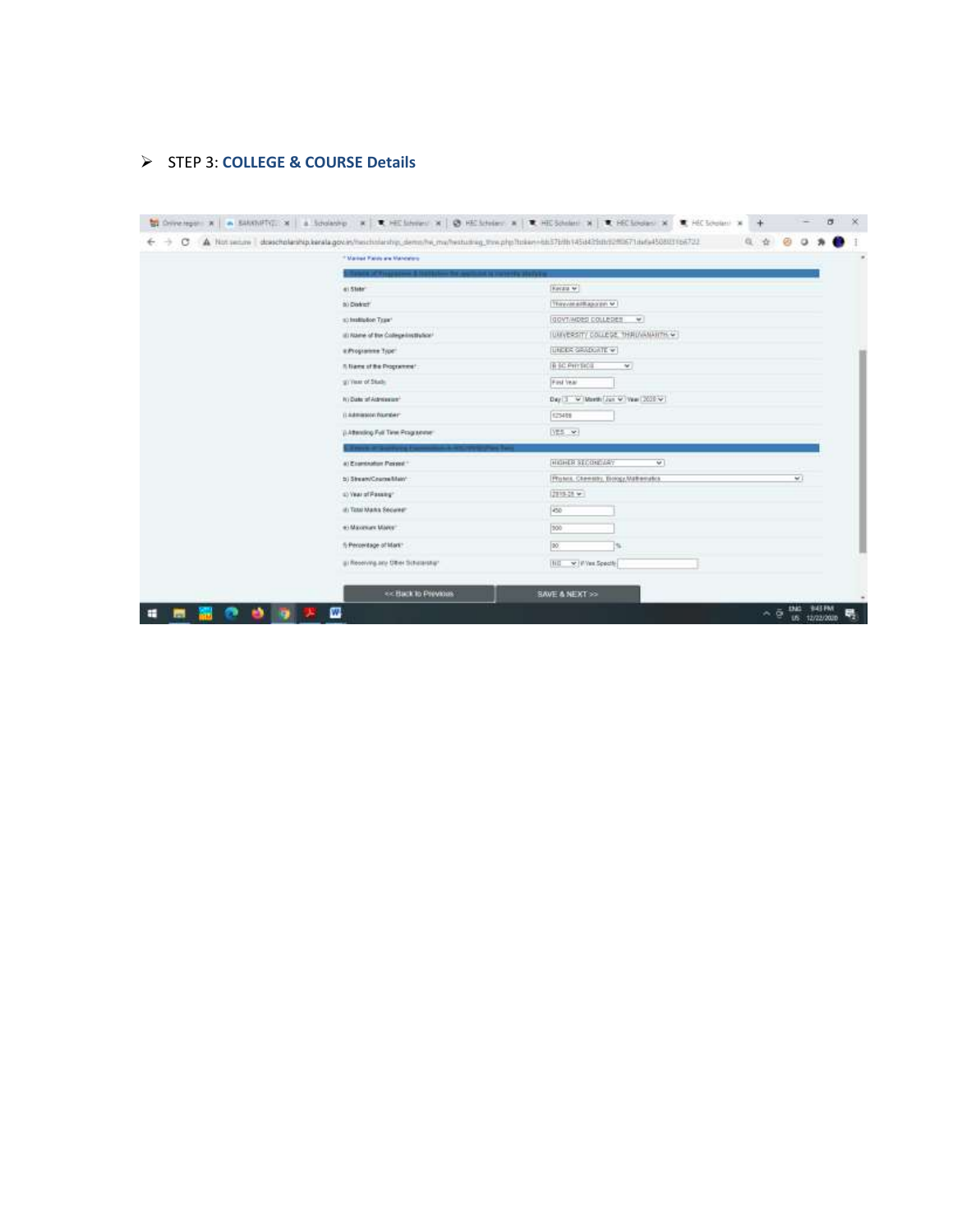# > Step 4: **Bank Account Details**

|                                         |                                     |        | Back To Top. |
|-----------------------------------------|-------------------------------------|--------|--------------|
| STEP: STEPH STEPH STEPH TRIPW STEPY     |                                     |        |              |
| <b>STUDENT ONLINE REGISTRATION:</b>     |                                     |        |              |
| * Marked Eleids are Mandatory           |                                     |        |              |
| 7. Bank Overalle                        |                                     |        |              |
| a) Name of Bank"                        | STATE BANK OF INDIA                 | $\sim$ |              |
| b) State                                | <b>Ketara</b><br>w.                 |        |              |
| c) District                             | Thinwarrasthapuram ~                |        |              |
| d) Branch Name & IFS Code"              | SASTHAMANGALAM - SEIN0016656        |        | v            |
| e) Eranch Address*<br>standard and      | GROUND FLOOR: 5 NO.93, TC NO.9/2136 |        |              |
| 11 Account Number:                      | 1234567799625                       |        |              |
| g) Name of Payee (As on Bank Account )" | <b>XX</b>                           |        |              |
|                                         |                                     |        |              |
|                                         |                                     |        |              |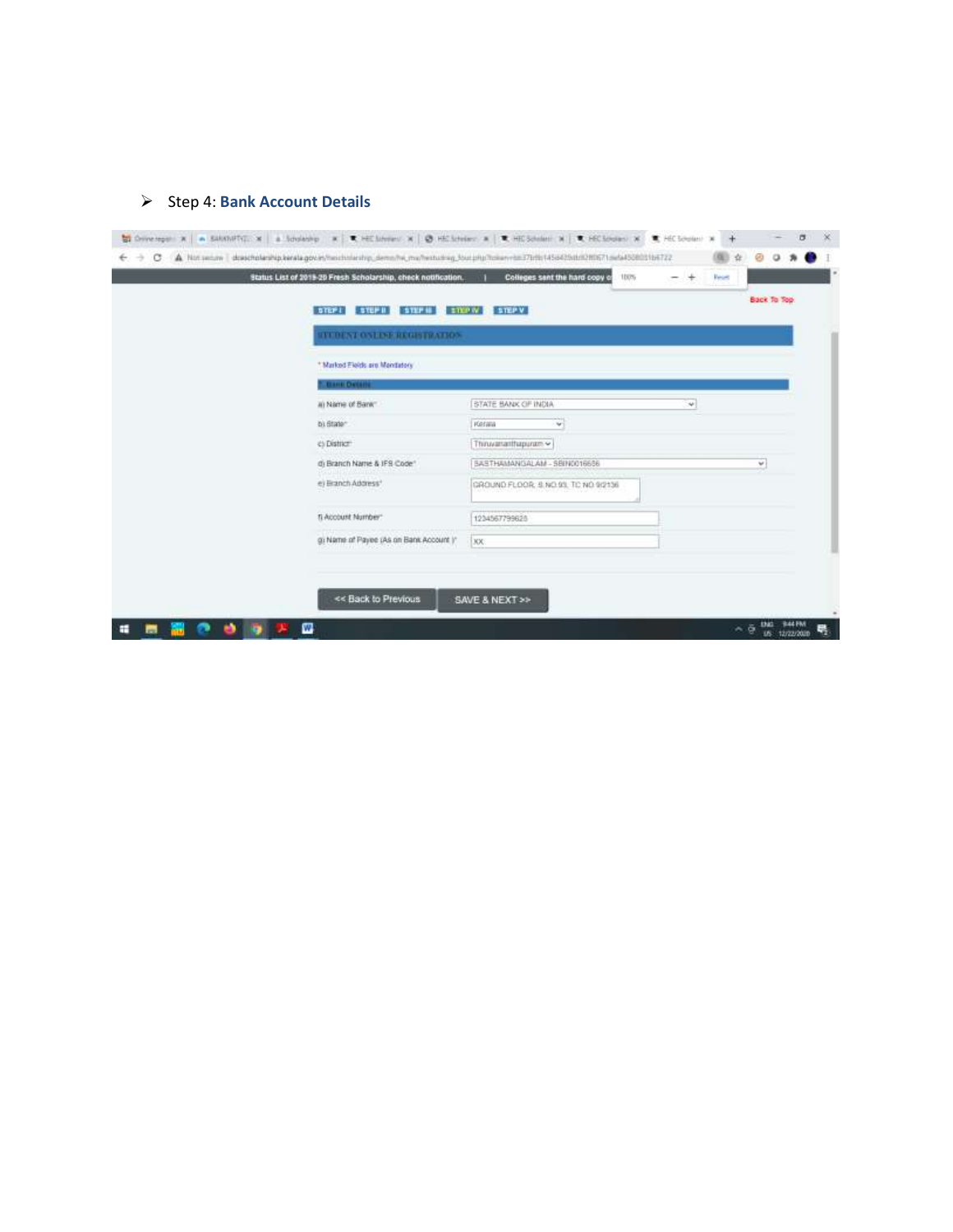### STEP 5: **SCHOLARSHIP Details**

| * Marked Fields are Mandatory                                                                                                                                                                                                                                                                                                                                                                                                                                                                                                                                                                  |                                                           |                 |  |  |
|------------------------------------------------------------------------------------------------------------------------------------------------------------------------------------------------------------------------------------------------------------------------------------------------------------------------------------------------------------------------------------------------------------------------------------------------------------------------------------------------------------------------------------------------------------------------------------------------|-----------------------------------------------------------|-----------------|--|--|
|                                                                                                                                                                                                                                                                                                                                                                                                                                                                                                                                                                                                |                                                           |                 |  |  |
| a) Category                                                                                                                                                                                                                                                                                                                                                                                                                                                                                                                                                                                    | General w                                                 |                 |  |  |
| Annual income                                                                                                                                                                                                                                                                                                                                                                                                                                                                                                                                                                                  | o                                                         |                 |  |  |
| byWhether Physically Handicapped?"                                                                                                                                                                                                                                                                                                                                                                                                                                                                                                                                                             | v : if Physically Handicapped Students select 'YES'<br>NO |                 |  |  |
| CIVITIether BPL?                                                                                                                                                                                                                                                                                                                                                                                                                                                                                                                                                                               | No<br>-93                                                 |                 |  |  |
| d) Marks Secured in BSLC Exam or Equivalent*                                                                                                                                                                                                                                                                                                                                                                                                                                                                                                                                                   | 450                                                       | Mark Carculator |  |  |
| e) Total mark in SSLC Exam or Equivalent"                                                                                                                                                                                                                                                                                                                                                                                                                                                                                                                                                      | 300                                                       |                 |  |  |
| f) Rencentage of Marks in SSLC Exam or Equivalent®                                                                                                                                                                                                                                                                                                                                                                                                                                                                                                                                             | $\Rightarrow$                                             |                 |  |  |
|                                                                                                                                                                                                                                                                                                                                                                                                                                                                                                                                                                                                | <b>Declaration</b>                                        |                 |  |  |
| (ii) I hereby declare that the information furnished above is correct. Co I agree<br>(ii) I will not avail any other scholarship except fee concession or lumpsum grand<br>(6) I shall abide by the terms and conditions for the scholarship scheme.<br>(iv) I underlake that if at any stage, it is found to the satisfaction of the sanctioning authority<br>that the information given by me is false or If I have violated the terms and conditions of the scholarship.<br>the scholarship sanctioned to me, may be cancelled and the entire amount of scholarship will be refunded by me. |                                                           |                 |  |  |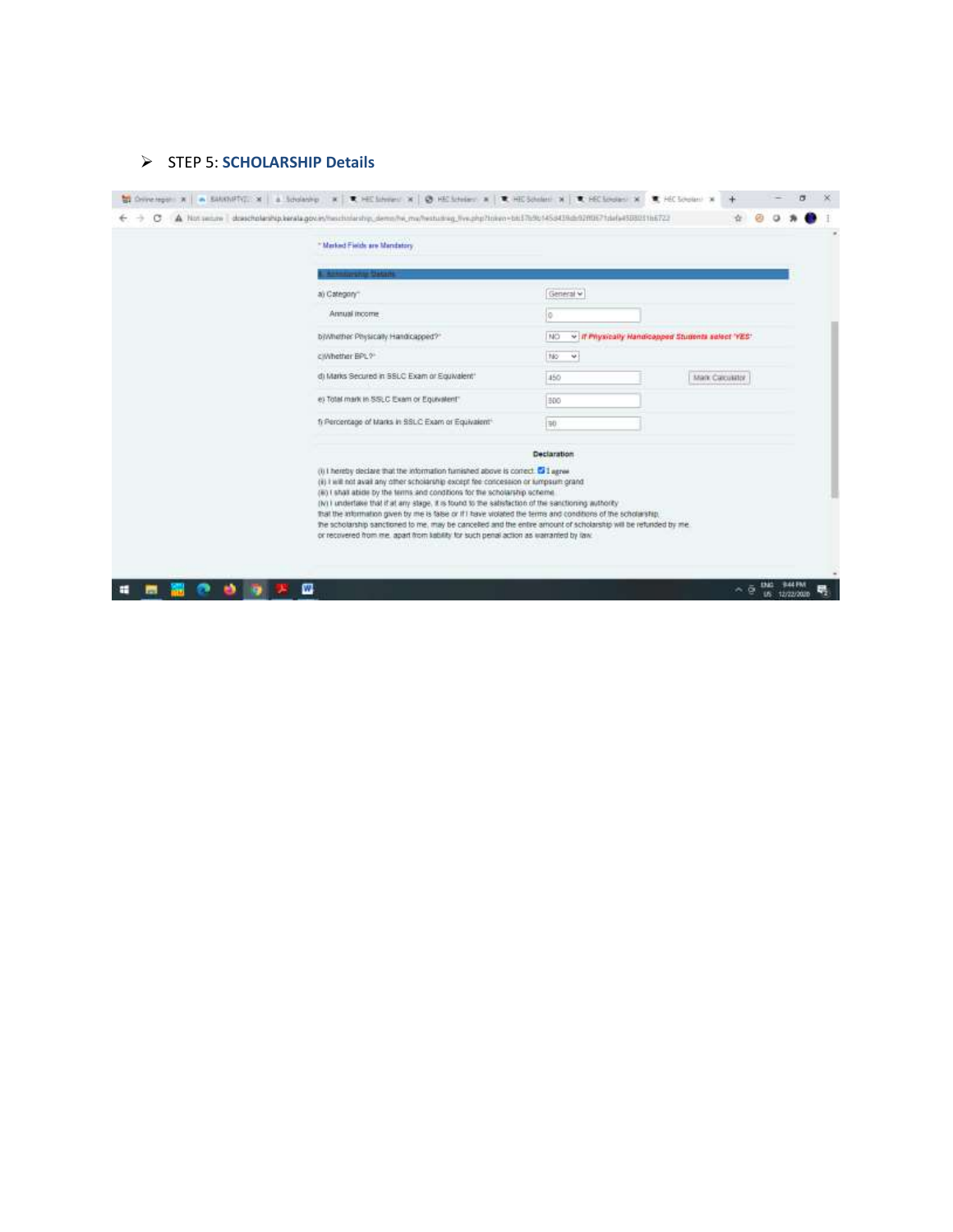## STEP 6: **DOCUMENTS UPLOAD**

Photo and Signature must be in Jpeg format and other documents in PDF (200KB)

| <b>Test: Scoleme</b> | <b>Higher Education Council</b><br>Edit Applicant Distant<br>Documents upload<br><b>Change Password</b><br><b>Hume</b>                                                                                                                                                              |                                                                                                                                                                                                                                               |                             |
|----------------------|-------------------------------------------------------------------------------------------------------------------------------------------------------------------------------------------------------------------------------------------------------------------------------------|-----------------------------------------------------------------------------------------------------------------------------------------------------------------------------------------------------------------------------------------------|-----------------------------|
|                      |                                                                                                                                                                                                                                                                                     | Logni                                                                                                                                                                                                                                         | Logged in: XX(020002012218) |
|                      |                                                                                                                                                                                                                                                                                     | ide di<br>Status List of 2015-20 Fresh Scholarship, check hotificatio                                                                                                                                                                         |                             |
|                      |                                                                                                                                                                                                                                                                                     | Registration Step E : Upboad Certificates                                                                                                                                                                                                     | Back To Top                 |
|                      | Please Note : Only POF/JPG files allowed to upload.<br>Signature and Photo JPEG Files Only Allowed.<br>File Size Allowed is 200KB<br>RECENT PHOTO*<br>SIGNATURE"<br>œ<br>3 BSLC CERTIFICATE*<br>BANK PASSBOOK"<br>5 PLUS TWO MARK SHEET"<br><b>6 NATIVITY OR BIRTH CERTIFICATE*</b> | Choose File   No file chosen<br>Choose File No file chosen<br>Choose File   No file chosen<br>Choose File No file chosen<br>Choose File   No file chosen<br>Choose File No file chosen<br>Reset<br><b>Submit</b>                              |                             |
|                      |                                                                                                                                                                                                                                                                                     | <b>View Uploaded Documents</b>                                                                                                                                                                                                                |                             |
|                      | <b>Fresh Renewal</b><br><b>BINO</b><br>Register<br>ticholarates<br>No <sup>1</sup><br>Type                                                                                                                                                                                          | Document Verify<br><b>Scholarship</b><br>Vitra/<br><b>Lipinad</b><br>Detete:<br>Year<br>Fikis.<br><b>Stanue</b><br>Document<br>Document                                                                                                       |                             |
|                      | C. Disclaimer - Contast on the website is<br>published and managed by Haper Education<br>Counter Government of Hawke For any query<br>counting the website planes contact the Thop<br>Data*<br>india.gov.in                                                                         | Copyright@2019 Designed & Devationd by<br>Constructs of Italia, Ministry of<br>Communications and Internation Technology,<br>National Information Centre, Herata State<br>Centre, CDAC Italiang, Indianapolishin<br>Theoremethiquenes, Kerata |                             |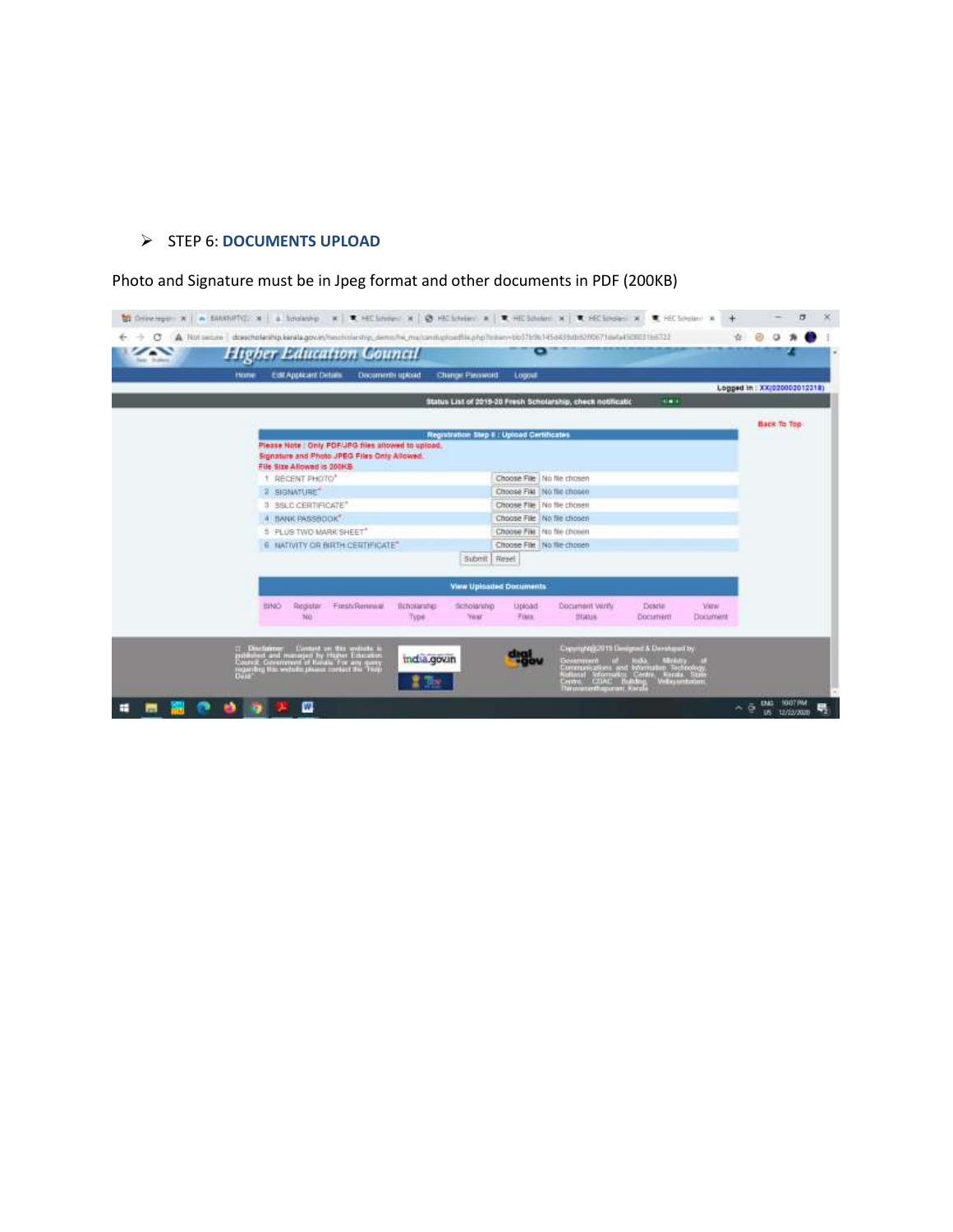

### **After Uploading all the documents you can take printout of application**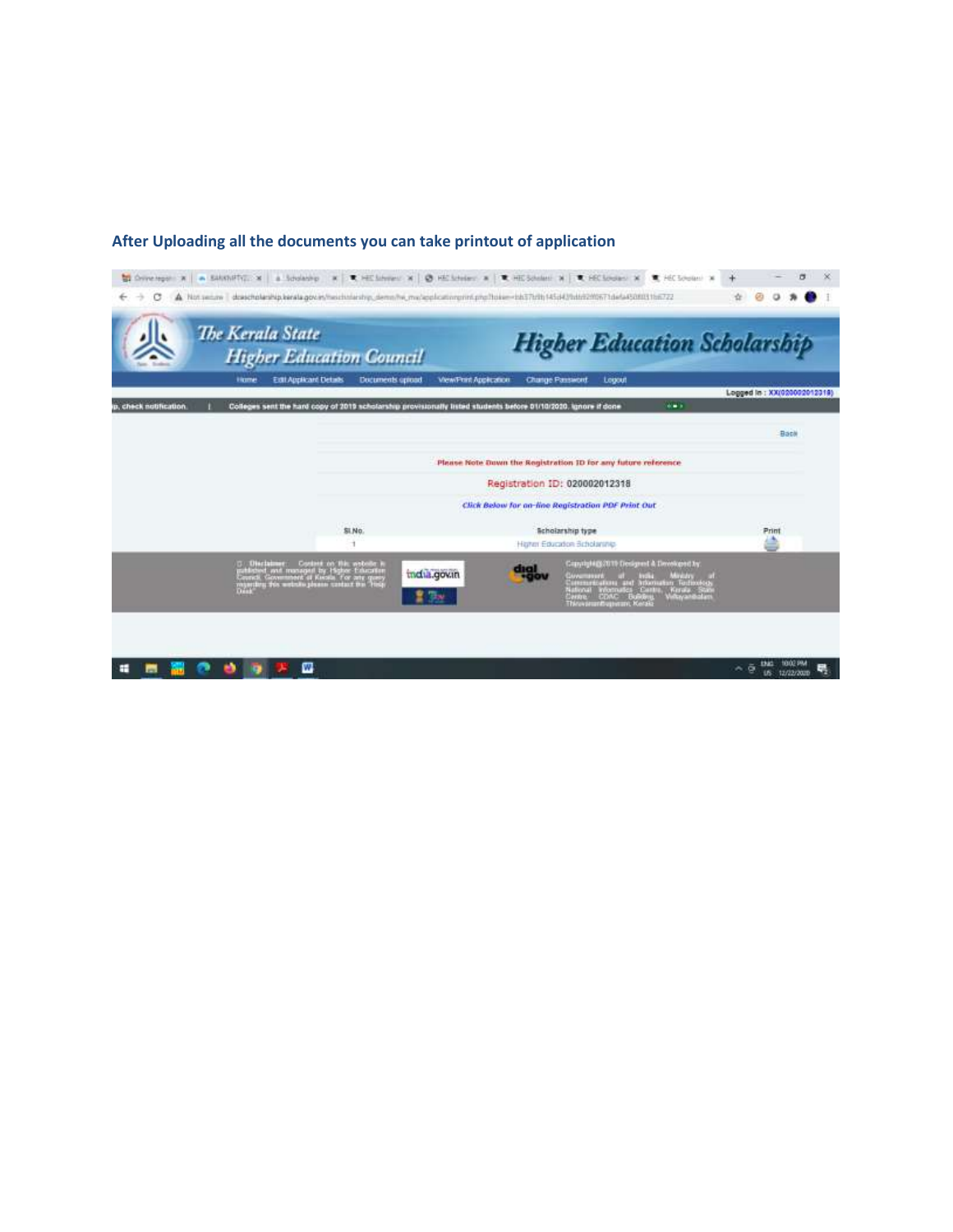**After getting Registration id and password, can do student Login for editing application or for status checking.**